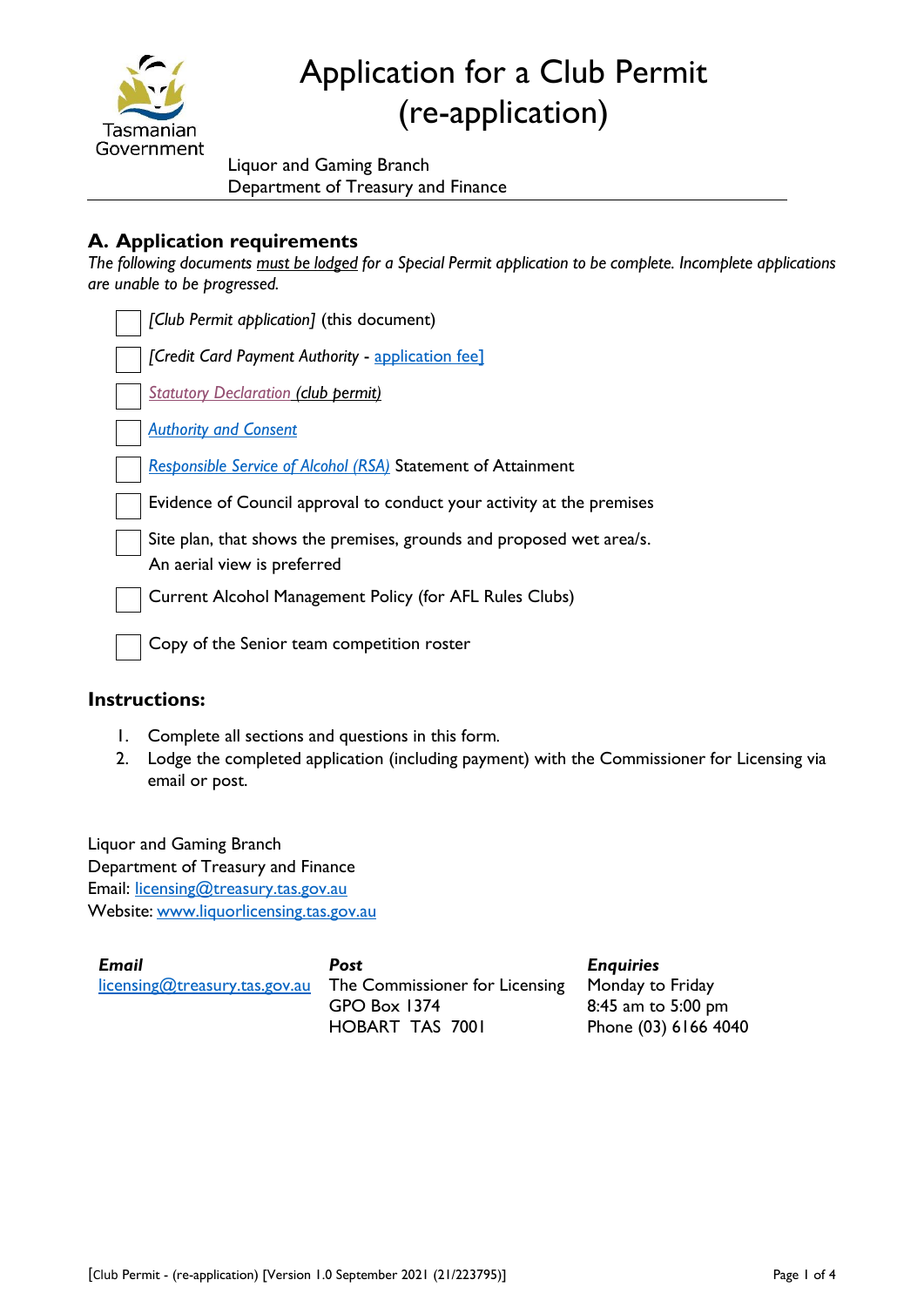## **B. Club details**

| Name*                                                 |           |
|-------------------------------------------------------|-----------|
|                                                       |           |
| Business address*                                     |           |
| C. Applicant details                                  |           |
| Title                                                 |           |
| Surname*                                              |           |
| Given name*                                           |           |
| Residential address*                                  |           |
| State*                                                | Postcode* |
| Mobile*                                               |           |
| <b>Business phone</b>                                 |           |
| Email address*                                        |           |
| Position held in the Club*                            |           |
| D. Alternate contact details                          |           |
| Title                                                 |           |
| Surname*                                              |           |
| Given name*                                           |           |
| Residential address*                                  |           |
| State*                                                | Postcode* |
| Mobile*                                               |           |
| <b>Business phone</b>                                 |           |
| Email address*                                        |           |
| Position held in the Club*                            |           |
| E. Premises details (where liquor is to be sold from) |           |
| Premises name*                                        |           |
| Address*                                              |           |
|                                                       |           |
| Website address (if applicable)*                      |           |

Will these premises be shared with any other club/s during the period of this permit? If *YES*, please provide details of the club, a contact name and phone number.

No

Yes. Please provide details of the club, a contact name and phone number.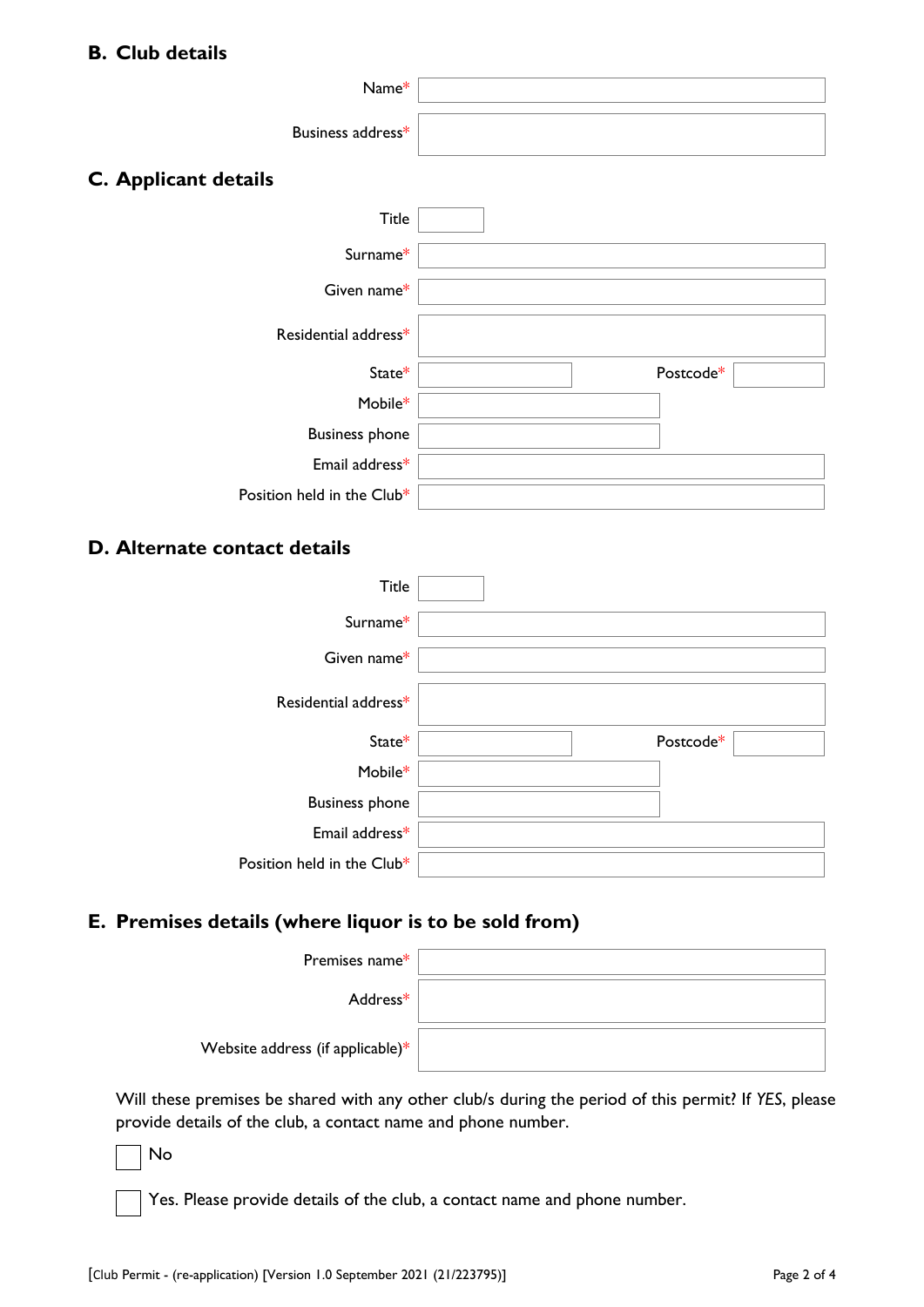## **F. Duration of permit)**

(*Select the period of time the permit is to be in effect)*

| Up to 6 months      | Preferred start date |  |
|---------------------|----------------------|--|
| Up to 12 months $ $ | Preferred start date |  |

## **G. Trading hours sought**

#### *The maximum number of hours that may be applied for is 15 hours per week.*

*(Tick the days and enter the times you wish to sell and consume liquor. Please note: the sale of liquor prior to 12 noon may not be approved)*

|                                              | Same hours each week OR Home Game Week |       |          |       |       |
|----------------------------------------------|----------------------------------------|-------|----------|-------|-------|
| Sunday                                       | Start time                             | am/pm | End time | am/pm | Total |
| Monday                                       | Start time                             | am/pm | End time | am/pm | Total |
| Tuesday                                      | Start time                             | am/pm | End time | am/pm | Total |
| Wednesday                                    | Start time                             | am/pm | End time | am/pm | Total |
| Thursday                                     | Start time                             | am/pm | End time | am/pm | Total |
| Friday                                       | Start time                             | am/pm | End time | am/pm | Total |
| Saturday                                     | Start time                             | am/pm | End time | am/pm | Total |
| <b>Total hours</b><br><b>Away Games Week</b> |                                        |       |          |       |       |
| Sunday                                       | Start time                             | am/pm | End time | am/pm | Total |
| Monday                                       | Start time                             | am/pm | End time | am/pm | Total |
| Tuesday                                      | Start time                             | am/pm | End time | am/pm | Total |
| Wednesday                                    | Start time                             | am/pm | End time | am/pm | Total |
| Thursday                                     | Start time                             | am/pm | End time | am/pm | Total |
| Friday                                       | Start time                             | am/pm | End time | am/pm | Total |
| Saturday                                     | Start time                             | am/pm | End time | am/pm | Total |
| <b>Total hours</b>                           |                                        |       |          |       |       |

#### [Club Permit - (re-application) [Version 1.0 September 2021 (21/223795)] Page 3 of 4